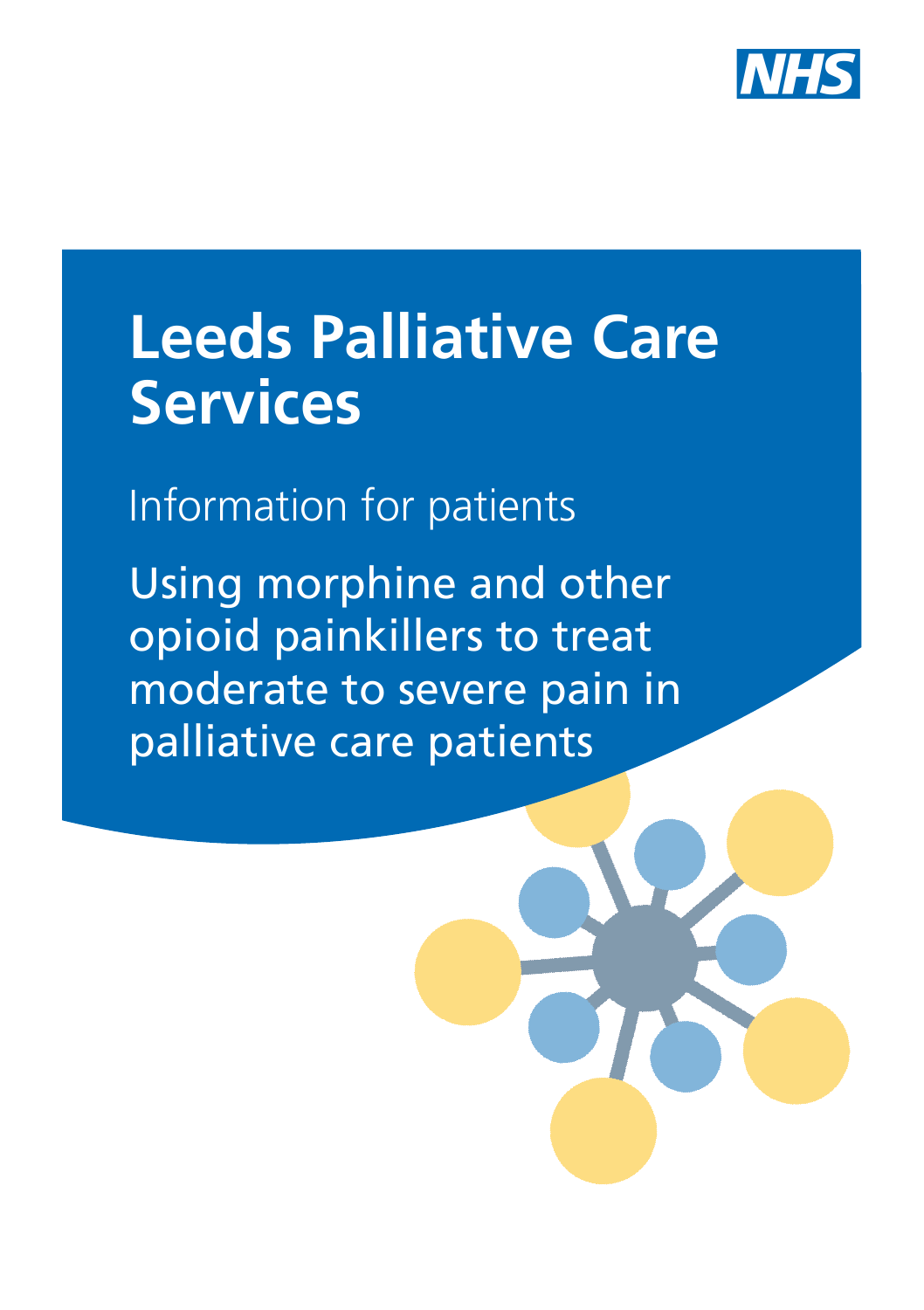## **Key facts about these medicines and how they are used**

| Date: |  |
|-------|--|

## **This leaflet relates to your medicines listed below**

Immediate Release Opioid:

.........................................................................................................

Modified Release Opioid or Opioid Patch:

........................................................................................................

Morphine is one of a group of painkillers called 'opioids' that are taken to relieve moderate to severe pain. Other common medicines in the opioid group include oxycodone, fentanyl, buprenorphine and diamorphine.

This booklet provides information about opioids that are taken by mouth or absorbed through the skin from patches.

**The name and strength of your opioid is written above.** 

*You have been supplied with:* 

an **immediate release** oral opioid preparation only

*or*

an **immediate release** opioid preparation **and** an **oral modified** release opioid preparation / opioid skin **patch**.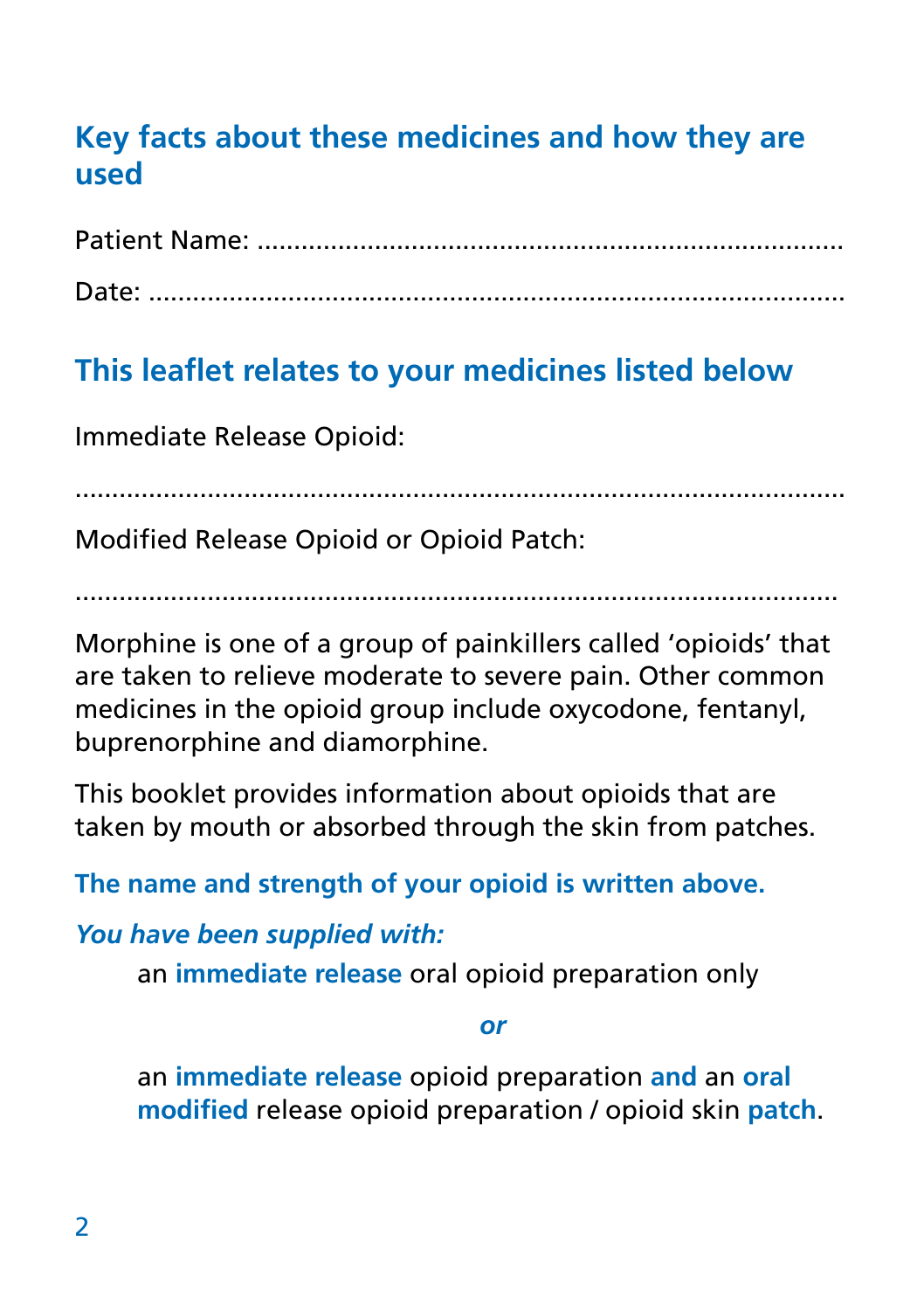The strength and the preparation of the opioid painkiller are likely to change as your opioid dose requirements change.

Your doctor, nurse or pharmacist will explain how to use the medicines safely. This booklet has been given to you or your carer as a reminder of what has been discussed, as well as containing some additional information you may find useful. There is also written information about your opioid painkiller in the company patient information leaflet supplied with your medicine.

## **1. About opioids**

- Opioids can be used for the management of pain due to conditions requiring palliative care. When used in this way, they are not usually addictive.
- They may be used at any stage of that illness if your pain becomes a problem.
- They can be taken along side other types of painkillers, such as paracetamol and medicines for inflammation or nerve pain.
- They are usually taken by mouth but can be given through the skin by applying a patch.
- If needed, morphine, diamorphine or oxycodone can be given by injection by your nurse. This may be needed if you are unable to take medicines by mouth or if you are being sick.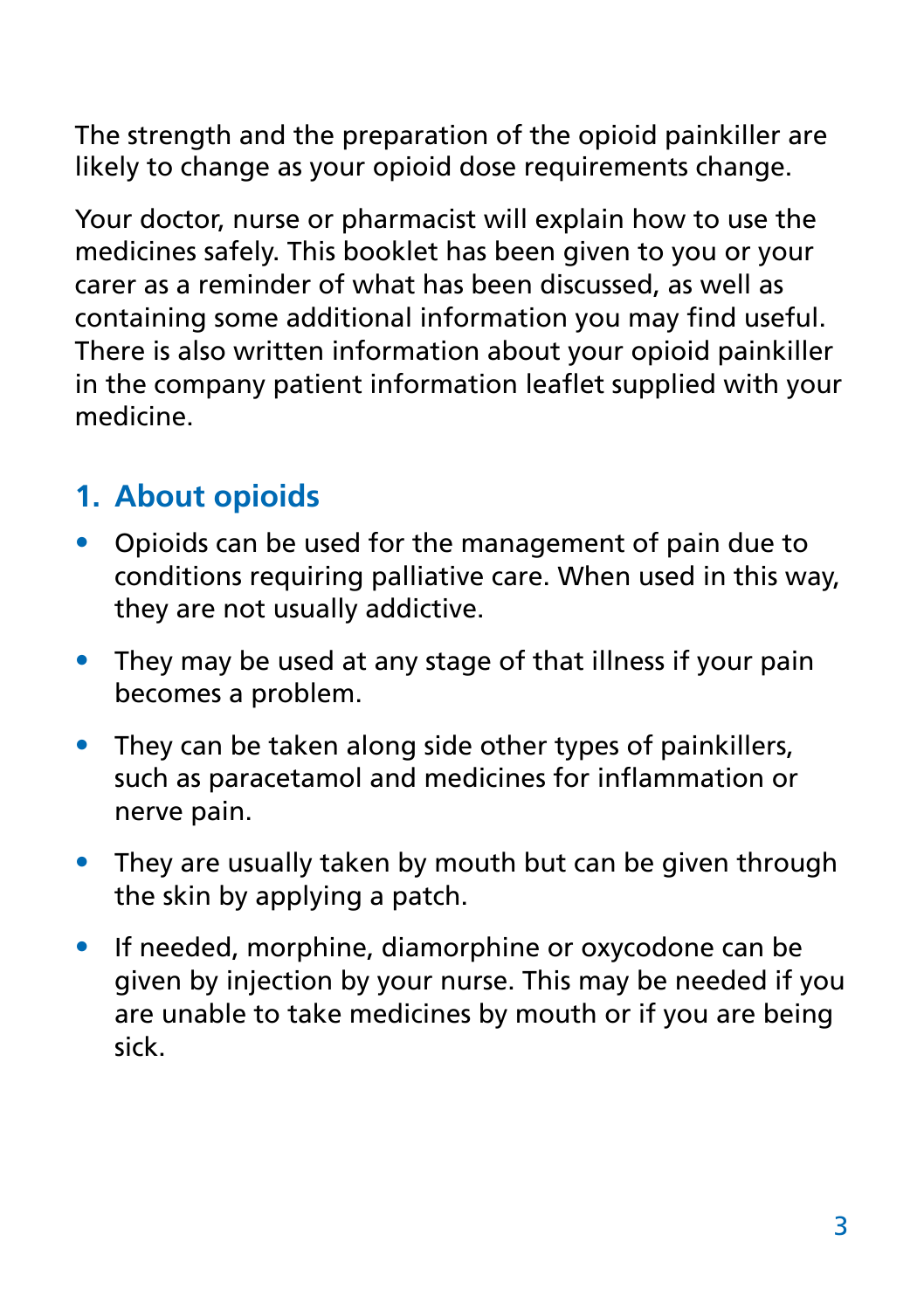## **Different opioid preparations**

(please see page 2 of this booklet for the name of your medicines).

Follow the instructions on the medicine's pharmacy label.

| <b>Immediate Release</b><br><b>Opioid taken by</b><br>mouth | Used in two main ways:<br>for patients who have never had<br>strong opioids before, in order<br>to find the correct daily dose<br>needed                                                  |
|-------------------------------------------------------------|-------------------------------------------------------------------------------------------------------------------------------------------------------------------------------------------|
|                                                             | <b>or</b>                                                                                                                                                                                 |
|                                                             | As a "rescue" dose to treat<br>episodes of worsening pain called<br>"breakthrough" pain in patients<br>who are already receiving a<br>continuous "background" dose of<br>a strong opioid. |
|                                                             | Dose works in about 30 minutes.                                                                                                                                                           |
|                                                             | Each dose lasts about<br>3 - 4 hours.                                                                                                                                                     |
|                                                             |                                                                                                                                                                                           |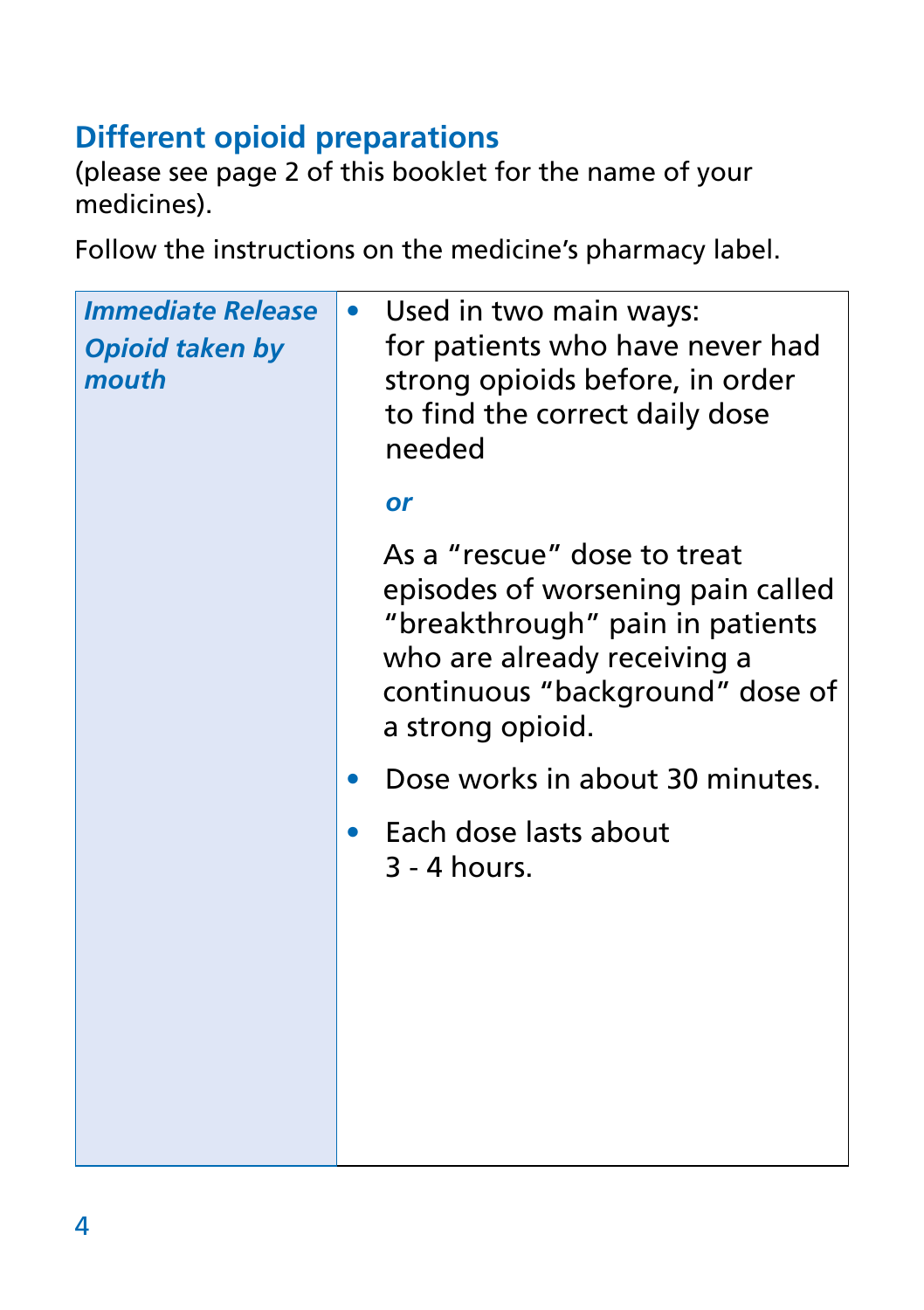| <b>Modified Release</b><br><b>Opioid taken by</b><br>mouth | Long acting and taken to give<br>continuous "background" pain<br>relief.                        |
|------------------------------------------------------------|-------------------------------------------------------------------------------------------------|
|                                                            | Release the opioid slowly over<br>12 or 24 hours, depending on the<br>preparation.              |
|                                                            | Twice daily preparations should<br>be taken about 12 hours apart<br>(e.g. 9.00 am and 9.00 pm). |
|                                                            | Once daily, preparations should<br>be taken at the same time each<br>day (e.g. 9.00 am).        |
|                                                            | Tablets should be swallowed<br>whole and not cut into pieces /<br>chewed.                       |
|                                                            | The contents of capsules should<br>not be chewed.                                               |
| <b>Opioid Skin</b><br><b>Patches</b>                       | Deliver continuous<br>$\bullet$<br>"background" pain relief.                                    |
|                                                            | Are changed weekly, twice<br>weekly or every 3 days,<br>depending on the patch being<br>used.   |
|                                                            | It is useful to use a calendar or<br>diary as a reminder of when to<br>change them.             |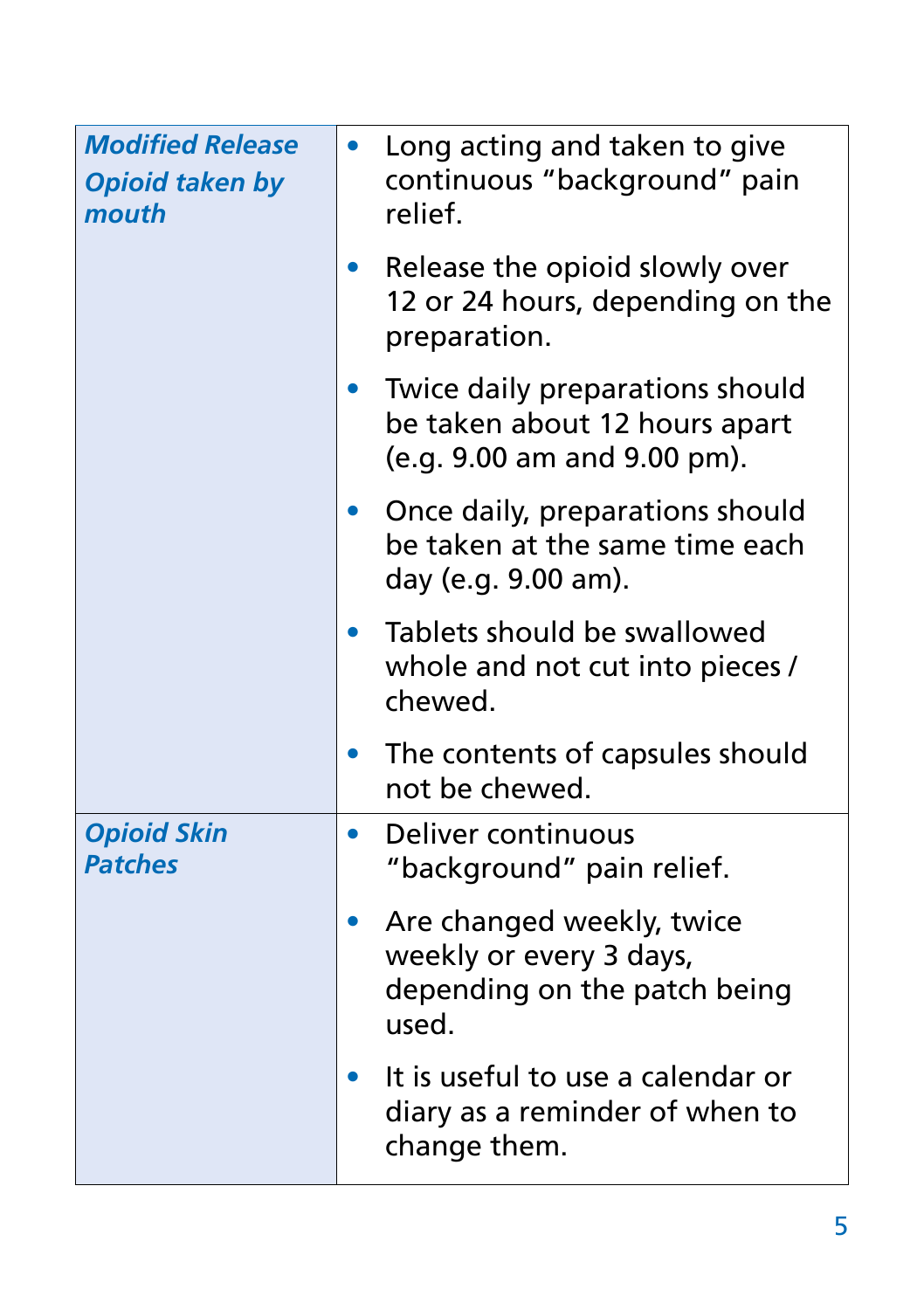#### **2. What happens when I need to start taking opioids on a regular basis?**

- Your doctor, nurse or pharmacist will explain how to take your medicine and the instructions will also be on the pharmacy label.
- You will be supplied with either an **immediate release**  preparation to be taken on a regular basis, or a **modified release** preparation / **opioid patch**, starting at a low dose.
- If you are starting on an **immediate release** preparation, once your pain is well controlled, your doctor or nurse will normally change you to a modified release preparation or an opioid patch.
- Your doctor or nurse will arrange to review your pain relief regularly so that the opioid dose can be adjusted until your pain is controlled.

#### **3. What should I do if I experience pain even though I am already on a modified release opioid or opioid patch ?**

- To help "breakthrough" pain, your doctor or nurse will usually have told you to take a "rescue" dose of your **immediate release** opioid medicine.
- If you still have pain, even though you have taken a "rescue" dose, you can repeat the rescue dose.
- Always follow the instructions on the medicine's label, which should tell you how long to leave between "rescue" doses and how many "rescue" doses you can take in a day.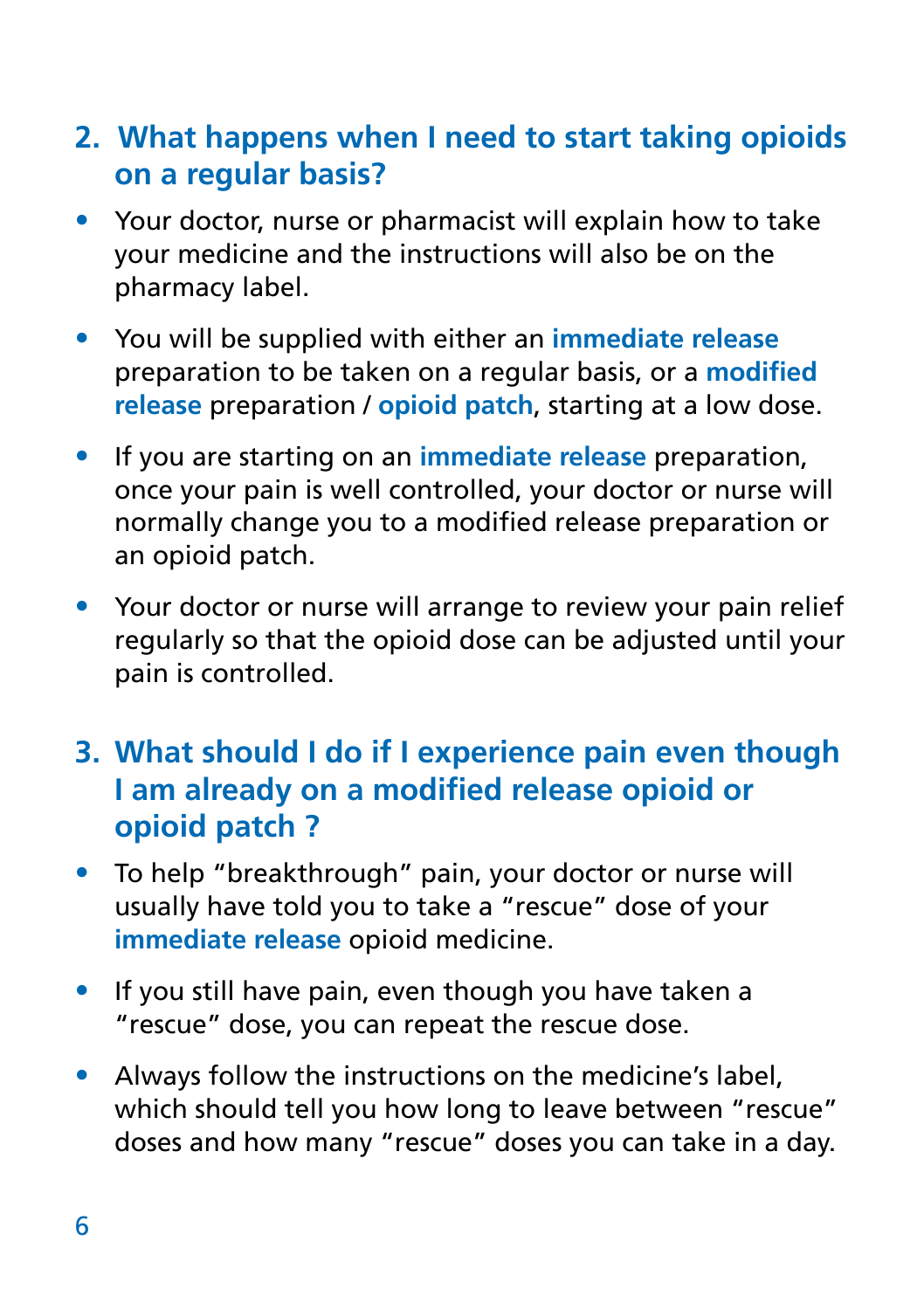- If this is not clear, seek healthcare advice.
- If you regularly need to take two or more "rescue" doses per day for "breakthrough" pain, you should contact your doctor or nurse, as you may need your "background" dose increasing. **Never change any doses of your opioids without discussing with your doctor or nurse first.**

#### **4. What are the most common side-effects of opioids?**

- **Constipation** is very common. You should be prescribed a laxative to take regularly, while you are on opioid medicines. You will probably need to take this for as long as you are taking an opioid medicine.
- **Feeling and being sick.** This is common but usually wears off within the first few days of starting or increasing the dose of opioid. You may be prescribed anti-sickness medicine to prevent this.
- **Mild drowsiness or dizziness** can occur when you first start taking opioids or when you increase the dose. These mild symptoms usually wear off within a few days.

## **5. What should I do if I think I am experiencing any side-effects from my opioid medication?**

- If you get side-effects which do not settle as expected, ask your doctor, pharmacist or nurse for advice.
- If your side-effects are severe or you are worried about them, contact the emergency doctor.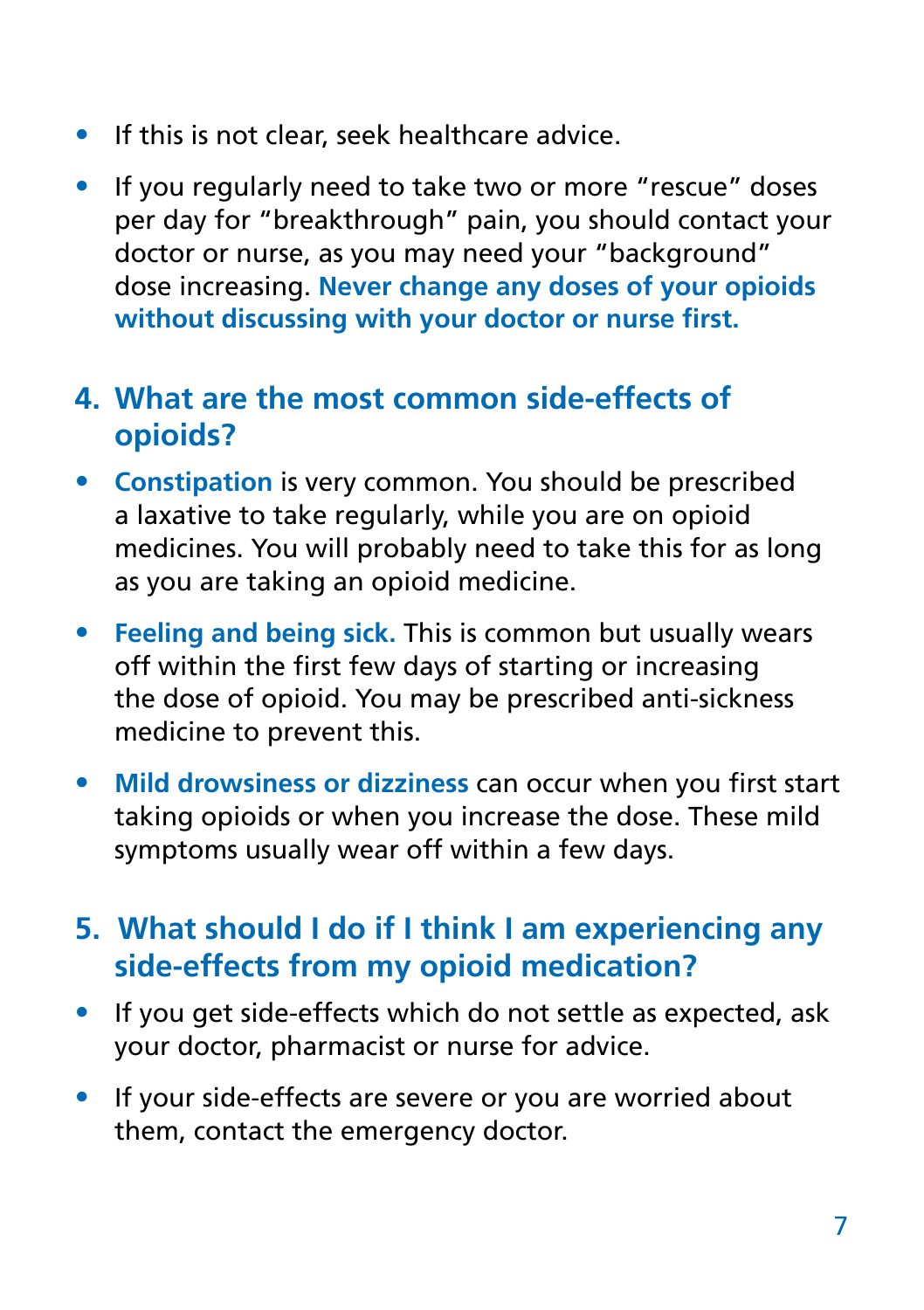• You should not stop taking your opioid suddenly, particularly if you have been taking it for a long time. Your doctor or nurse will tell you when and how to stop taking the opioid, which will normally be gradually withdrawn so that you do not suffer from 'withdrawal effects'.

#### **6. What should happen if I develop confusion or severe drowsiness while taking opioids?**

- If you become drowsy or confused, contact a doctor for advice as soon as you can.
- Severe drowsiness due to opioids is rare if this happens, dial 999 for an ambulance.
- If an ambulance is called, please remember to keep any medicines that have been taken and their containers, to show the doctor, nurse or paramedic.

## **7. Can I drink alcohol when taking opioids?**

• Opioids may make you more sensitive to the effects of alcohol; however, many people continue to drink small amounts. Ask your doctor or nurse if you feel unsure about this.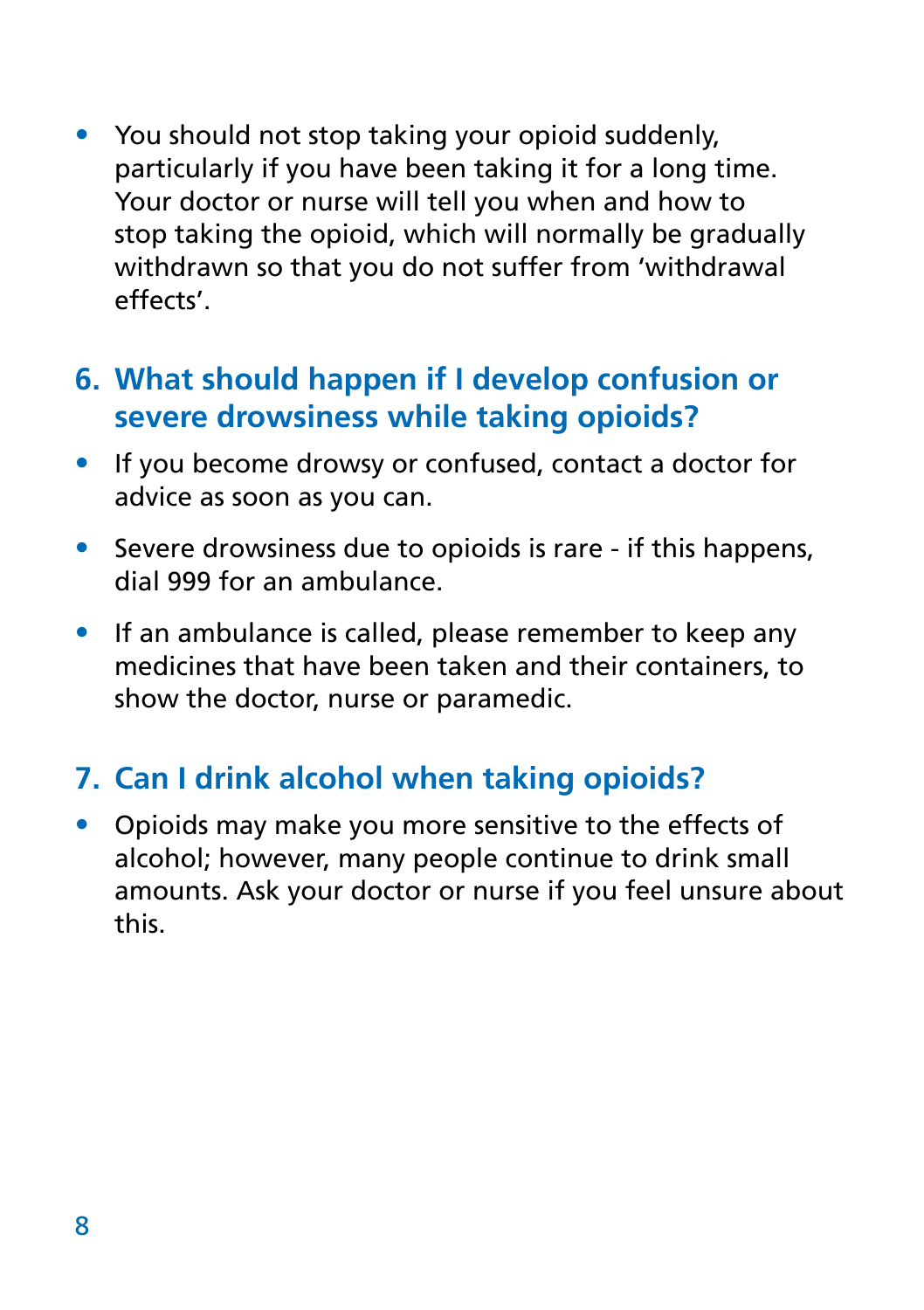## **8. Driving and travelling**

#### **Can I drive while taking opioids?**

- You should not drive while taking strong opioids until you know whether or not it affects your ability to drive. You are advised not to drive for 5 days after starting or changing the dose of your opioid medication and should not drive within 3 hours of taking an extra dose of your medication. It is not against the law to drive if you are taking opioids as prescribed and your driving is not impaired; however, it **is** against the law to drive if your driving ability is impaired by this medicine.
- It is your responsibility to judge whether you are fit to drive. If restarting driving, you are advised to make your first trip short, in daytime hours and on familiar roads. It may be helpful to be accompanied by another driver.
- You should not drive if you feel sleepy, dizzy, unable to concentrate or make decisions, or if you have blurred or double vision.
- Be aware of the risk of exacerbating these effects if you have also taken alcohol or other medications which can cause drowsiness, i.e. hayfever tablets.
- You do not need to inform the DVLA that you are taking opioid medications but there may be other information about your condition that you need to let the DVLA know. Ask your doctor or nurse for further advice about this.
- You are advised to keep a copy of your prescription in your car in case you are stopped by the police.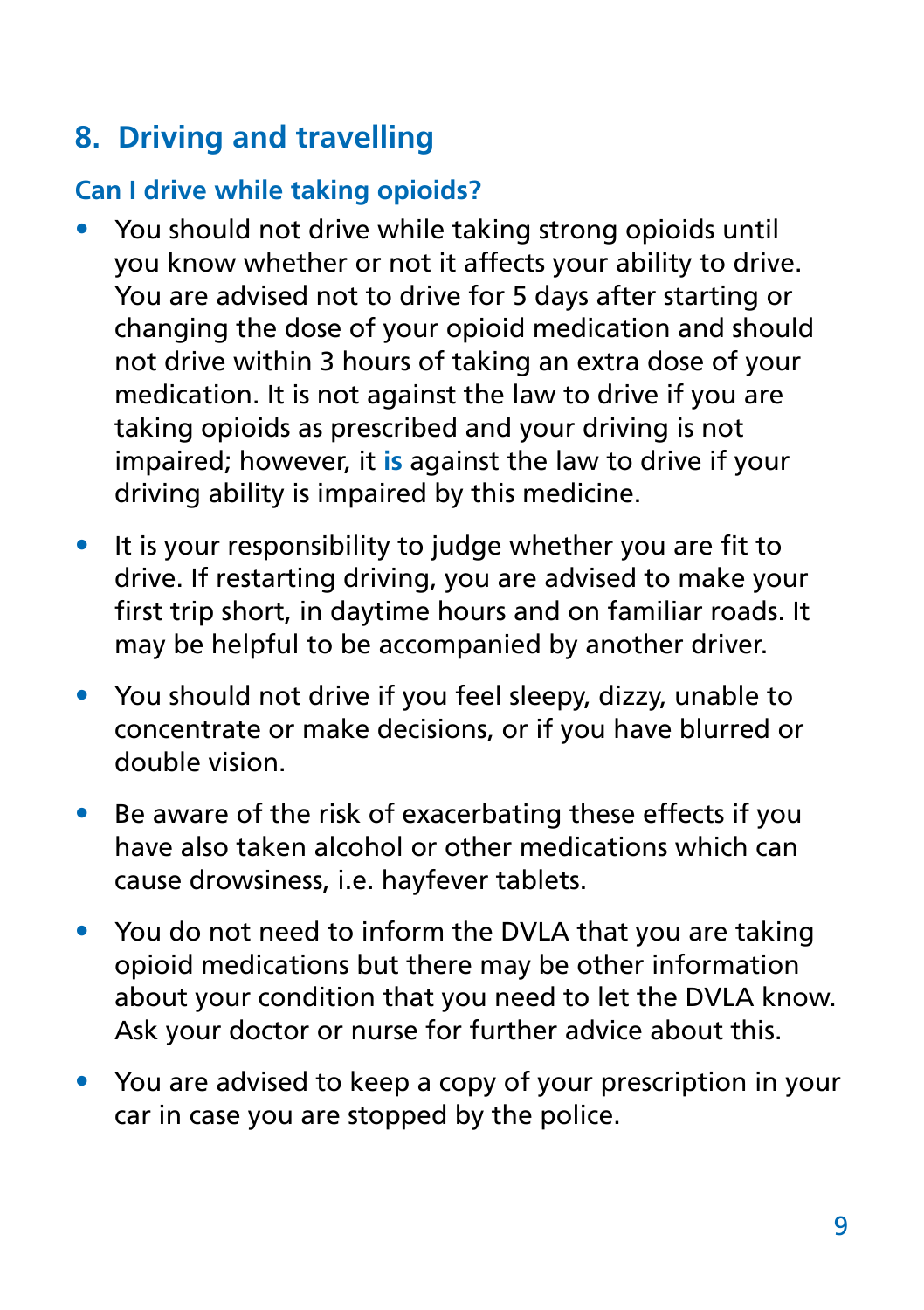- If in any doubt about your ability to drive, it is safest not to drive.
- For further information go to:
	- **• www.gov.uk/drug-driving-law**
	- **• www.gov.uk/browse/driving/disability-health-condition**
- You are advised to check whether your motor insurance company requires information about your medical condition and any medicines you are taking; to keep your insurance valid.

### **What must I do if I'm travelling abroad and need to take my opioids with me?**

- You should be able to take enough of your medicines with you. Talk to your doctor, nurse or pharmacist who will able to advise you about taking opioids, when travelling outside the UK.
- You may need a letter from your doctor or a special licence to take with you.
- Medicines should be taken in their original container in your hand luggage when flying.
- The restrictions on quantities of liquids in your hand luggage also apply to medicines. You may want to switch to a tablet or capsule form of **immediate release** opioid for "breakthrough" pain before you travel, instead of a liquid form.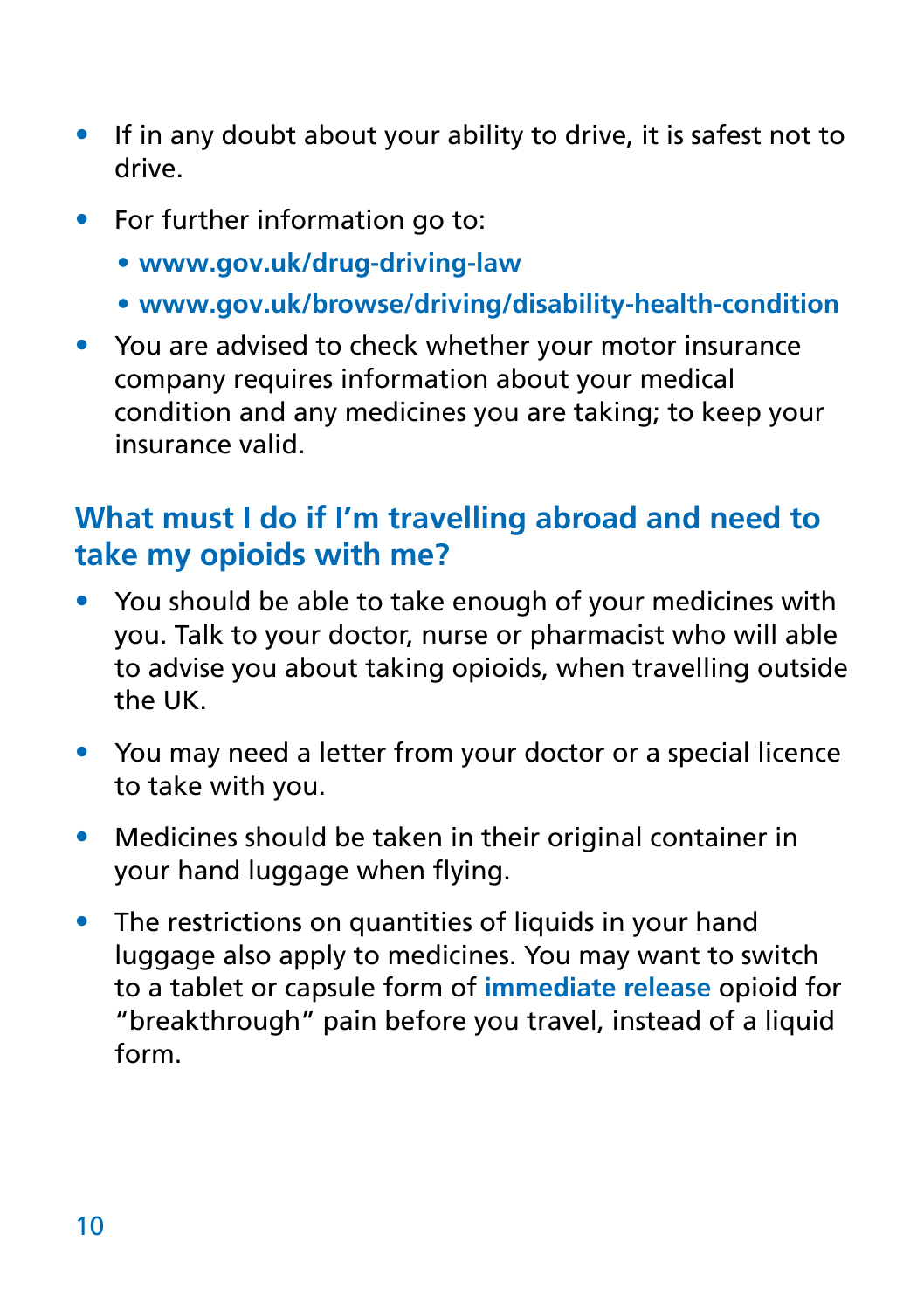## **9. Other Information**

#### **Can somebody else collect my strong opioids from the pharmacy for me?**

- Yes, a responsible person over 16 years, with some form of identification can do this.
- They must sign the prescription to show that they are collecting the opioids and state their relationship to you.
- If possible, telephone the pharmacy to tell them who will be collecting your medicines on your behalf.

## **What other advice about taking my medicines is important?**

- Always keep an up-to-date list of your current medicines, including ones you buy from the pharmacy and supermarket, via the internet and from health food shops. Take this to all health-related appointments and if you are admitted to a hospital or hospice.
- Do not stop taking your prescribed medicines without discussing with your prescriber.
- Never let other people take any medicines that have been prescribed for you.
- Seek advice if you are unsure about anything.